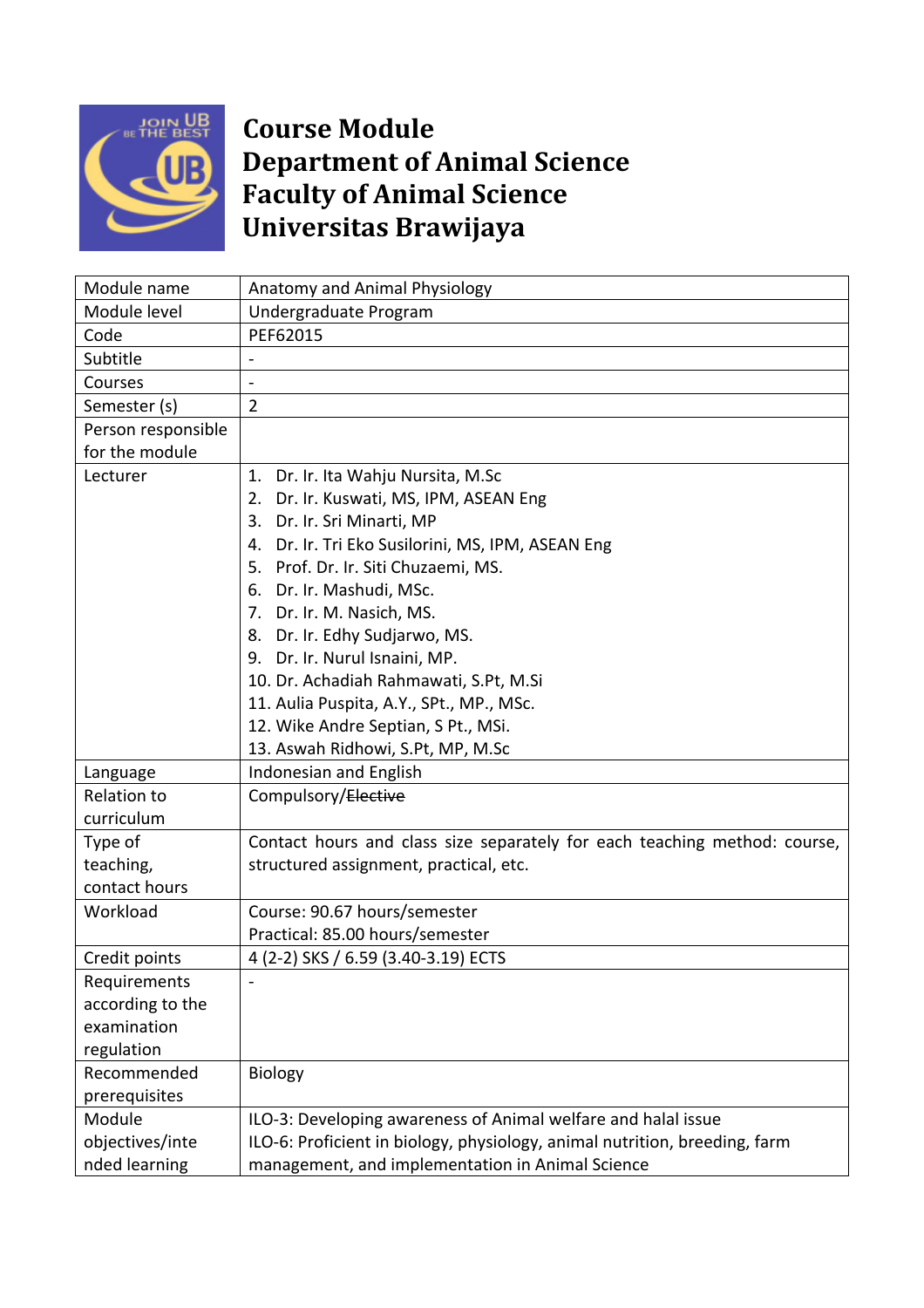| outcomes         | ILO-10: Actively contributing in the learning process and discussion             |
|------------------|----------------------------------------------------------------------------------|
|                  | Objectives: This course explains the anatomy and function of organs, and the     |
|                  | integumentary, skeletal, muscular, circulatory, digestive, respiration, nervous, |
|                  | urinary, endocrine, and lactation systems and environmental adaptation.          |
|                  | Knowledge: Students are able to determine and explain parts of animal            |
|                  | anatomy and function of animal organs.                                           |
|                  | Skills: cognitive- able to explain the physiological systems in the body of      |
|                  | animals. Phsycomotoric- able to explain the production processes (growth,        |
|                  | lactation, movement) of digestion, hormonal process, and reproduction.           |
|                  | Competences: Students are able to understand the adaptation response to          |
|                  | the environment to increase livestock productivity.                              |
| Content          | Courses:                                                                         |
|                  | Introduction to Anatomy and Physiology, lecture contract, RPKPS<br>1.            |
|                  | Anatomy and the Integumentary System (Skin and Accessory Structures)<br>2.       |
|                  | Anatomy and the Skeletal System (Skeleton)<br>3.                                 |
|                  | Anatomy and the Muscular System (Muscle)<br>4.                                   |
|                  | 5.<br>Anatomy and the Circulatory and Immune System (Cardiovascular and          |
|                  | Blood)                                                                           |
|                  | 6.<br>Anatomy and the Digestive System                                           |
|                  | 7.<br>Anatomy and the Respiratory System                                         |
|                  | Anatomy and the Nervous System<br>8.                                             |
|                  | Anatomy and the Urinary System<br>9.                                             |
|                  | 10. Anatomy and the Endocrine System                                             |
|                  | 11. Anatomy and the Reproductive System                                          |
|                  | 12. Anatomy and the Lactation System                                             |
|                  | 13. Environmental Adaptation System                                              |
| Study and        | Midterm exam<br>1.                                                               |
| examination      | Final term exam<br>2.                                                            |
| requirements and | Practical<br>3.                                                                  |
| forms of         | 4. Structured assignment                                                         |
| examination      | 5. Quiz                                                                          |
|                  |                                                                                  |
|                  | How to score:                                                                    |
|                  | Midterm Exam 30%                                                                 |
|                  | Final Exam 30%                                                                   |
|                  | Practical 20%<br>$\qquad \qquad \blacksquare$                                    |
|                  | <b>Structured Assignments 10%</b>                                                |
|                  | <b>Quiz 10%</b>                                                                  |
|                  |                                                                                  |
|                  | $A:80 <$ Final Score $\leq 100$                                                  |
|                  | $B+$ : 75 < Final Score $\leq 80$                                                |
|                  | $B:69 <$ Final Score $\leq 75$                                                   |
|                  | $C+$ : 60 < Final Score $\leq 69$                                                |
|                  | $C: 55 <$ Final Score $\leq 60$                                                  |
|                  | $D:50 <$ Final Score $\leq 55$                                                   |
|                  | $D+$ : 44 < Final Score $\leq$ 50                                                |
|                  | $E: 0 <$ Final Score $\leq 44$                                                   |